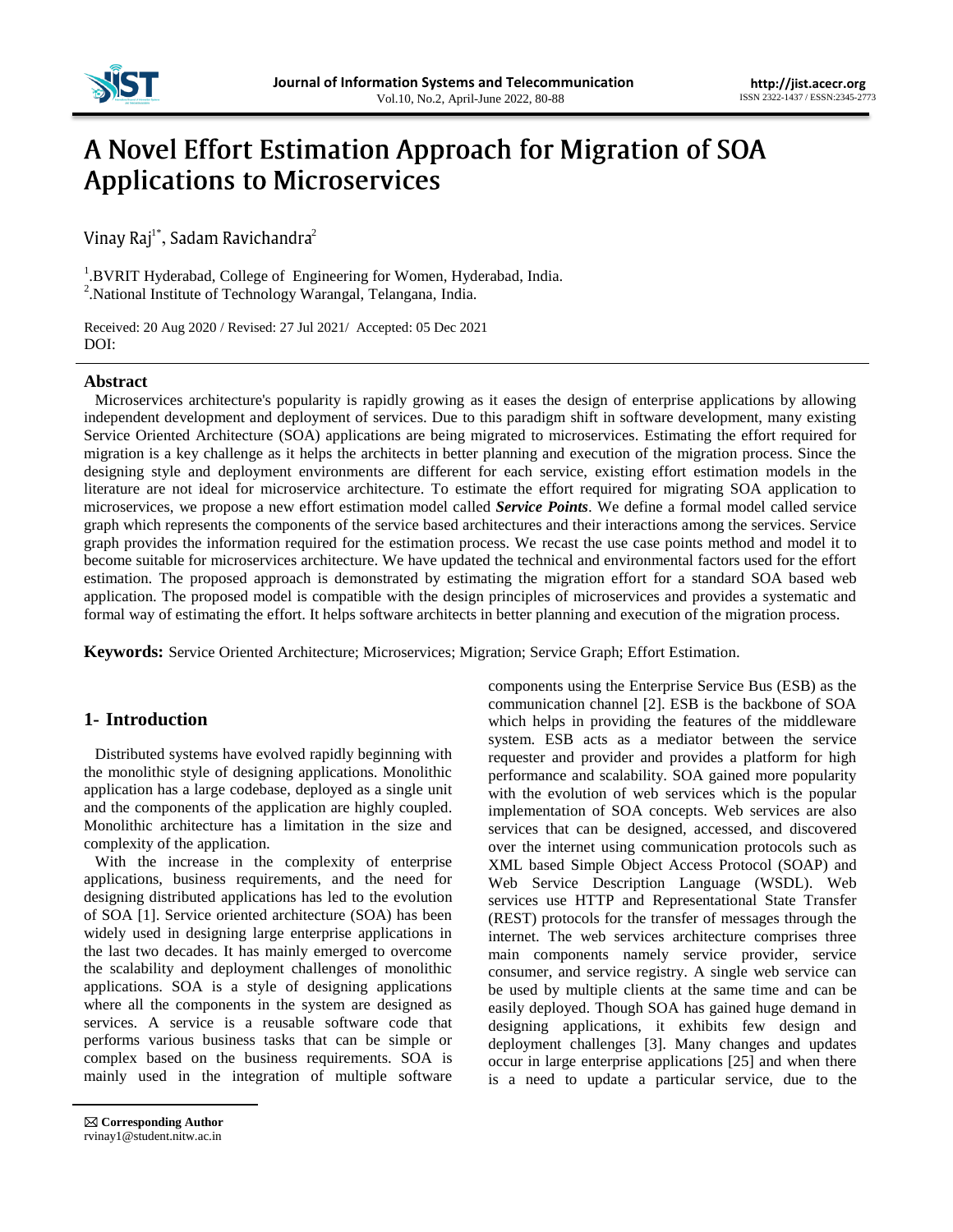dependency it has on other services and the existence of tight coupling with ESB, it requires to redeploy multiple components for a change in a single service. Deploying multiple services at a time leads SOA to the monolithic style of deployment and it impacts the business [4]. Additionally, with the increase in ever-changing business requirements, few services in SOA are tending towards monolithic in size making the application complex and difficult to maintain. Scaling such monolithic applications is a bottleneck as SOA follows centralized governance [5]. Services that are overloaded can be scaled horizontally by making multiple copies of the same service but the hardware cost increases. Further, web services use complex and heavyweight protocols such as SOAP for the exchange of messages between the services [27].

To over these challenges in existing architectures, microservices emerged as a new style of designing applications using cloud-based containers for deployment [26]. It is a style of designing applications where each service is a small, loosely coupled, scalable and reusable service that can be designed and deployed independently [6]. Each service should perform only one task and should have its own database and independent deployment architecture. Microservices uses communication protocols like HTTP/REST and JSON for data exchange between the services. Unlike SOA, microservices can be deployed independently as there is no centralized governance and no dependency on middleware technologies. It is very easy to scale on-demand microservices with the use of cloudbased containers. Microservices architecture suits well with the DevOps style as every task is to be broken into small units and complete SDLC is to be done independently [7]. DevOps and agile methodologies require the fast design of applications and deployment to production.

With the various benefits of microservices, software architects have started migrating their existing legacy applications to microservices architecture [8]. Many companies including Netflix, Amazon, and Twitter have started building their new applications with this style of architecture [9]. As microservices has emerged recently, there is a huge demand in both industry and academia to explore the tools, technologies, and programming languages used in this architecture. However, some of the software architects are in chaos whether to migrate to this new style or not as they are unaware of the pros and cons of using microservices. The major challenge is estimating the effort required to migrate the existing applications to microservices [8][10].

Effort estimation helps software architects in the proper execution and management of the project. Effective estimation helps in proper scheduling of the software engineering activities. Software effort is given by the formula effort = people  $*$  time [11]. It has to be done during the early stage of the application design as it gives

insights on the effort and cost required to complete the application. Moreover, estimating the accurate effort required for the migration process is a challenging task. Underestimation and overestimation of the effort required may lead to serious project management issues. Software effort estimation techniques are divided into four types namely, empirical, regression, theory-based, and machine learning techniques based estimation [12]. Empirical way of estimating is very popular as it gives a clear picture of the effort required numerically and few of the models include function point, use case point, and analogy based techniques. The function point and COCOMO model fail to estimate the effort and cost required to design the application [13]. Parametric and non-parametric forecasting models are used in regression approaches. Multiple Linear Regression (MLR), Stepwise Regression (SR), Poisson Regression, Standard Regression, Ordinary Least Squares (OLS), and Stepwise Analysis of Variance are some of the most used regression approaches. Theorybased approaches are based on theoretical concepts that characterize certain parts of software development processes. Machine Learning based approaches for estimating software effort includes Artificial Neural Networks, Classification and Regression Tree, Case-based Reasoning, Genetic Algorithm, Genetic programming, and Rule Induction. Moreover, these techniques are not suitable for measuring the effort for service-based systems as they are designed for procedural object-oriented systems.

Use Case Points (UCP) is a commonly used technique because of its simplicity, fastness, and accuracy to a certain extent [14]. UCP approach is based on the use case diagrams for calculating the effort. Many variations and enhancements have been published in the literature to improve the accuracy of the approach [15][16][17]. Though the use case point approach is based on the use case diagrams of object-oriented concepts, attempts have been made for estimating the effort for service-oriented architectures [18]. All the traditional approaches available for effort estimation cannot be used directly for servicebased systems. Approaches need to be modified and extended to cope with these service-based systems like service oriented architecture and microservices architecture [19].

To the best of our knowledge, there has been no work or very little work done in estimating the effort required for migration of service oriented architectures to microservices architecture. In this paper, we attempt to propose an approach for effort estimation by recasting the existing use case point model by enhancing it to suit appropriately for microservices. Generally, effort estimation requires knowing about the system before the design phase which is difficult. In our work, we use the service graph representation of the microservices application which is generated by the migration approach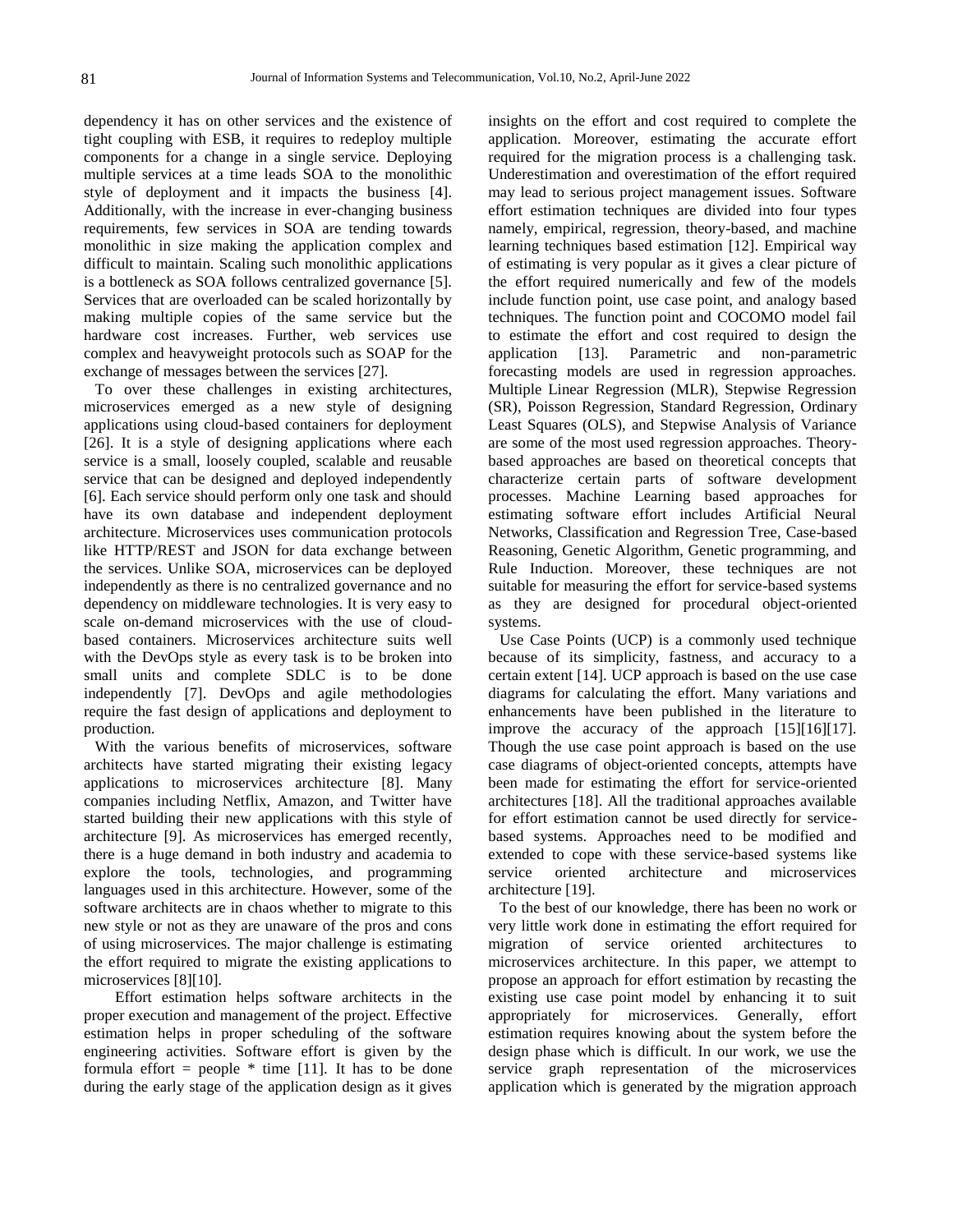[20] and it gives detailed information about the number of services and dependency it has on other services.

The remaining paper is organized as follows. The types of services involved in the migration process are discussed in section 2. The approach for effort estimation is presented in section 3. Evaluation of the proposed approach using a case study application is presented in section 4. Section 5 concludes the paper.

# **2- Types of Services Involved During the Migration Process**

To migrate SOA based applications to a microservices architecture, the monolithic services need to be broken into small and independent services. However, there may exist few services in SOA based application which perform a single business task and can be directly considered as microservices. For systematic estimation of the effort, business services are classified into available, migrated, new, or composed services [21]. However, there exist many other types of services that are involved in achieving the business requirements such as utility services, process services, proxy services, integration services and, suspended services, etc. Here, we discuss the significance of each service in the migration of SOA to microservices architecture.

**Available service**: Services that can be used directly in the new architecture are treated as available services. Service which does a single business task and is independent of other services can be directly considered as microservice. It requires no development effort and hence it is considered as available service.

**Migrated service:** Service which is extracted from legacy applications and generated by applying different migration strategies is considered as migrated service. Here, the services in SOA which are partitioned to form microservices will be considered as migrated service. These services require an effort for redesigning the new application. The difference between available service and migrated service is available service can be directly used as microservice whereas migrated service requires effort for transforming itself to a new microservice.

**New service:** Service which is built from scratch and required for achieving the business needs is considered a new service. It requires effort and it is very easy to calculate the effort for new service. However, as both SOA and microservices architectures are service-based systems, no new services will be required while migration from SOA to microservices. Therefore, we will not consider this kind of service in effort estimation.

**Composed service:** Service which is formed by combining one or more services is considered as composed service. By the definition of microservices, each service should perform only a single task and independent

from other services. Therefore, there will be no composed services in the new architecture.

It is inferred from the above that in the effort estimation of the migration process, only the migrated services need to be considered. So the proposed model considers only the migrated services in the effort estimation.

# **3- Effort Estimation Approach**

## **3-1- Service Graph**

Graph theory has been widely used in solving many complex problems in software engineering as the flow of messages and dependency between the software components can be graphically represented. As services are the software components in SOA based applications, we develop a new graph called service graph (SG) to extract the candidate microservices. We start by introducing the concept of service graph which plays a fundamental role in our proposed approach.

Service graph (SG) is a regular graph generated for the visual analysis of communication and dependency between the services of an SOA application. The service graph is the simplest representation of the number of services and the interactions among those services. The generalized form of any given SOA based application as a service graph is shown in Fig 1.



Figure 1: Formal Representation of SOA application

#### **3-1-1-Service Definition**

Let a graph  $G(V, E)$  be a service graph with **n** nodes, where the nodes of the graph represent a set of services in the application, and edges between the nodes represent the interactions or dependency each service has with other services in the application.

Let  $V = \{s_1, s_2, s_3, ...\}$  be the nodes of the service graph where  $s_1, s_2, s_3, \ldots$  are services and  $E = \{(s_1, s_2), (s_1, s_3), (s_2, s_4), \ldots\}$ be the edges between the nodes which represent the dependency between the services. A service can be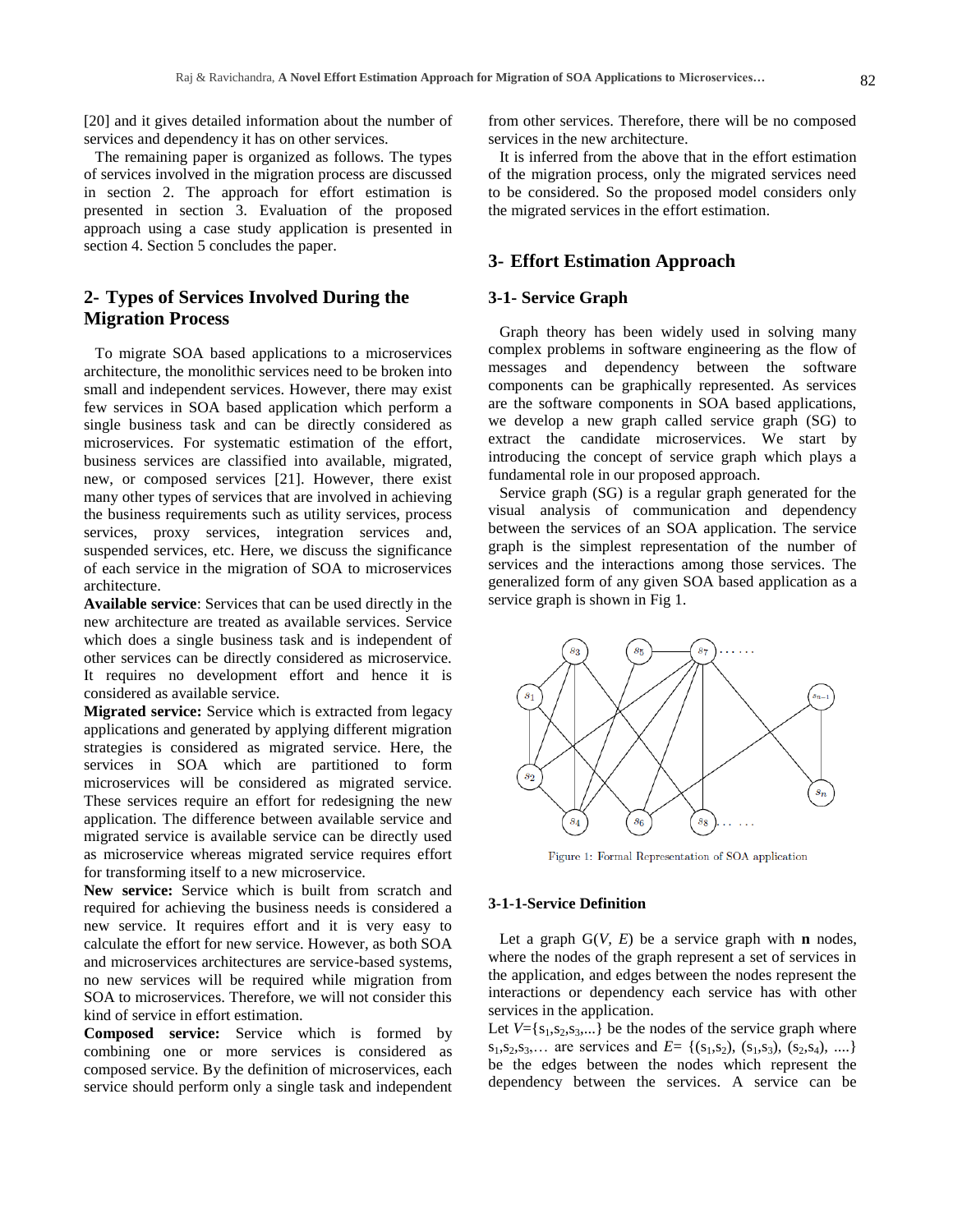represented as a set of coordinating and interacting processes as defined in Eq. (1).

(1) 
$$
S_i = \langle P_1^i, P_2^i, P_3^i, \dots, P_n^i, \Lambda \rangle
$$

where  $S_i$  is the logical service instance,  $P_k^i$  indicates  $k^{\text{th}}$ process implementing logical service functionality *f<sup>i</sup>* through the programmatic interface  $I_i$  and  $\Lambda$  represents network communication function between individual processes [22].

### **3-2-Proposed Approach**

Our approach is stimulated from the use case points model of effort estimation. The use case point method depends on the use case diagram and our model depends on the service graph as we are estimating the effort for service-based architectures. The service graph is a blueprint for the application to be designed and it gives complete information regarding the number of services and complexity of the services based on the dependencies on other services. Similar to the use case point method, we propose a service point (SP) model to estimate the effort required for migration to microservices. We classify the services and then calculate the weights and points using the classification of the services. Technical and environmental factors are two important factors that play a major role in effort estimation. The factors accessed for the existing use case point method does not suit well for microservices architecture. Therefore, we have updated the technical and environmental factors considering the principles of service-oriented systems. The steps for effort estimation using the service point technique is illustrated in Fig. 2.



Figure 2: Service point calculation steps

#### **3-2-1-Classification of Services**

The first step of the service point approach is to classify the services based on the interactions it has with other services. Unlike the use case point, we don't have actors here. So, we consider the dependencies each service has on other services and classify them as simple, average, and complex. The service graph helps in the identification of services and their dependencies. A service is classified as simple if it interacts with less than four services, average if it interacts with less than eight services, and service is treated as complex if it interacts with more than or equal to eight services. The number of interacting services for a particular service helps in determining the service complexity. Based on the complexity, different weights are assigned to each service which is used in the calculation of service weights. The classification of services and the weights assigned are given in Table 1.

| <b>Service Complexity</b> | <b>Number of interacting services</b> | Weight |
|---------------------------|---------------------------------------|--------|
| Simple                    | Less than or equal to 3               |        |
| Average                   | 4 to 7                                |        |
| Complex                   | More than 7                           |        |

Table 1: Classification of services with weights

#### **3-2-2-Calculation of weights and points**

The next step is to calculate the unadjusted service points based on the weights assigned in Table 1. It is calculated by summation of number of services of each type multiplied by weight assigned to corresponding service type. Unadjusted Service Points (USP) is calculated as shown in Eq.  $(2)$ .

$$
USP = \sum_{i=1}^{3} S_i \times W_i \tag{2}
$$

Where  $S_i$  is the number of services of type i and  $W_i$  is the corresponding weight of the service of type i where i={simple, average, complex}.

### **3-2-3-Technical and Environmental factors**

We calculated the unadjusted service point value from the Eq. (2) and the final value of service point depends on technical and environmental factors. The 21 factors [23] relate to the factors which contribute to the complexity and the efficiency of the system. However, most of the factors included in existing works presented in the literature are not suitable for both service oriented architecture and microservices. Therefore, we have removed few factors and added new factors relevant to microservices architecture.

Each factor has a value assigned between 0 and 5 depending on the importance and impact the factor has on the system. In the existing use case points approaches, weights have been assigned based on the experience in their projects [23]. However, we have conducted an online survey to collect the inputs from different practitioners working on SOA and microservices architectures, software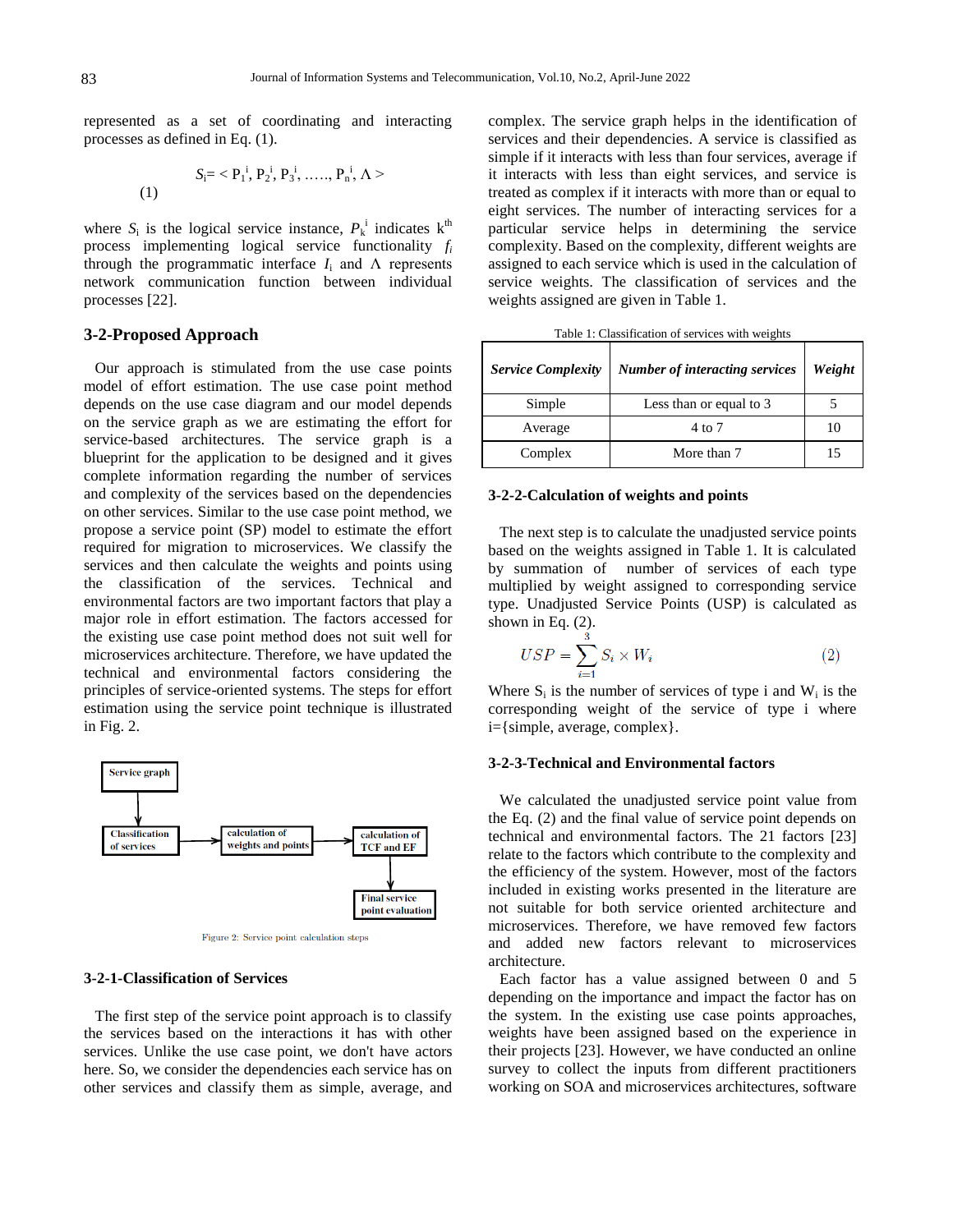architects involved in the migration process and developers working with microservices architecture. We have posted the online questionnaire in multiple social networking platforms including the groups in LinkedIn, Twitter and Facebook etc. The questionnaire included the following questions.

- What is the current role/designation of the participant?
- How much work experience the participant has in SOA and microservices projects?
- Does the participant has real time experience in migration projects?
- How much rating does the participant would like to rate for each of the 21 factors?

The rating of each factor between 0 and 5 for each factor are collected through this survey. Based on the data collected, we have taken the average of ratings and assigned them to all the factors. The weights assigned and ratings of technical and environmental factors are indicated in Table 2 and Table 3.

## 3-2-3-1-Calculation of Technical Complexity Factor(TCF)

To calculate the TCF, total weight of the 13 factors is calculated which is obtained by multiplying the value assigned to each factor between 0 to 5 and weights assigned to each factor. Calculation of TFactor is given by Eq. (3),

$$
TFactor = \sum_{i=1}^{13} TF_i \times W_i
$$
\n(3)

where  $TF_i$  is the rating of the technical factor *i* and  $W_i$  is the weight assigned to corresponding factor. As per the use case points method, the impact of Technical Complexity Factor (TCF) on the proposed service points should vary from a range of 0.6 to 1.3. The formula to calculate TCF is given as below:

 $TCF = C1 + C2$  \* TFactor.

Hence, we consider the lowest range value for C1 i.e 0.6 and C2 is calculated as  $C2 = (1.3-0.6)/50 = 0.014$  where 50 is the maximum value of TCF. Therefore, the TCF value for the proposed service point is calculated by the below Eq. (4).

$$
TCF = 0.6 + (0.01 \times TFactor)
$$
\n<sup>(4)</sup>

Table 2: Technical Factors

| $\boldsymbol{F}_i$ | <b>Factors contributing to complexity</b> | W,  | <b>Rating</b> |
|--------------------|-------------------------------------------|-----|---------------|
| $F_1$              | Distributed systems                       | 2   | 5             |
| F <sub>2</sub>     | Application performance objectives        | 1   | 4             |
| $F_3$              | End-user efficiency                       | 1   | 2             |
| $F_4$              | Complex internal processing               | 1   | 2             |
| $F_5$              | Reusability                               | 1   | 3             |
| $F_6$              | Easy Installation                         | 0.5 | 1             |
| $F_7$              | Interoperability                          | 0.5 | 2             |
| $F_8$              | Portability                               | 0.5 | 1             |
| F <sub>9</sub>     | Changeability                             | 1   | 1             |
| $F_{10}$           | Coupling                                  | 1.5 | 5             |
| $F_{11}$           | Modularity                                | 2   | 4             |
| $F_{12}$           | <b>Statelessness</b>                      | 1   | 3             |
| $F_{13}$           | Independent deployment                    | 1   | 4             |

3-2-3-2-Calculcation of Environmental Factor (EF)

Similarly, the impact of environmental factors in the final service point is evaluated by finding the EF score. To calculate the EF value, the weight of each factor is multiplied with rating assigned to each factor. It is given by the Eq.  $(5)$ .

$$
EFactor = \sum_{i=1}^{8} EF_i \times W_i
$$
 (5)

The impact of Environmental Factor (EF) is more on the proposed service points method and it varies from a range of 0.0425 to 1.4. The formula to calculate EF is as below:

$$
EF = C1 + C2 * EFactor.
$$

Since, its impact is high, we consider the highest range value for C1 and C2 is calculate as  $C_2 = (1.4 - 0.0425)/37.5$  $= 0.03$  where 37.5 is the maximum value of EF. The EF for proposed approach is calculated by the below Eq. (6).

$$
EF = 1.4 + (-0.03 \times EFactor)
$$
 (6)

Table 3: Environmental factors

| $F_i$          | <b>Factors contributing to efficiency</b> | $W_i$ | <b>Rating</b>  |
|----------------|-------------------------------------------|-------|----------------|
| $F_1$          | <b>Familiar with containers</b>           | 1.5   | 3              |
| F <sub>2</sub> | Service configurations                    |       | 2              |
| $F_3$          | Analyst capability                        | 0.5   |                |
| $F_4$          | Application experience                    | 0.5   | $\mathfrak{D}$ |
| $F_5$          | Cloud computing experience                |       | 2              |
| $F_6$          | Motivation                                |       | 5              |
| $F_7$          | Polyglot                                  | 1.5   | $\mathfrak{D}$ |
| $F_8$          | Stable requirements                       |       |                |

**3-2-4-Final service point evaluation**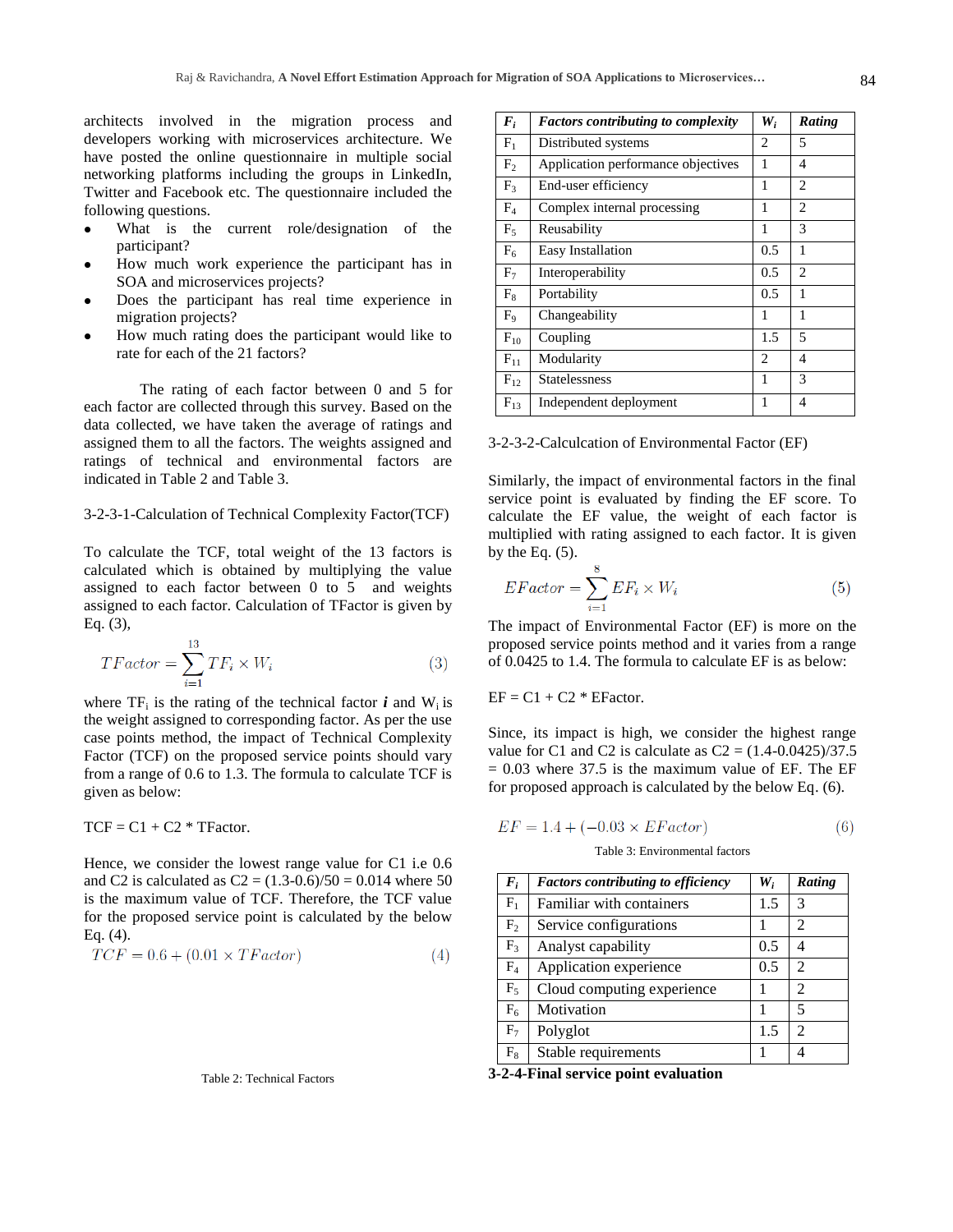The final Service Points (SP) is calculated by multiplying the unadjusted service point with both technical and environmental factor values. It is given by below Eq. (7).

$$
SP = USP \times TCF \times EF \tag{7}
$$

According to Karner [23], the effort required to implement each service point takes 20 hours. Therefore, to estimate the final man-hours, the calculated service point should be multiplied with 20 to get the effort required for migration. Moreover, it is observed that effort required for migrating and designing a microservices application is more compared to designing existing legacy applications [8].

## **4- Case Study Application**

To evaluate and demonstrate the proposed approach, we choose a standard web application that is built based on SOA. In [24], the author has chosen a Vehicle Management System (VMS) application to demonstrate the migration of the legacy application to SOA style. Taking the SOA application as input and applying the microservices extraction approach proposed by Raj, V. *et al.* [20], we have generated the service graph for corresponding microservices based application. The service graph of microservices application is represented in Fig. 3. The service graph is the prototype of a microservices application that has to be built through the migration process. From the service graph represented in Fig. 3, it is clear that there are 12 services in the migrated system. The details of the SOA services, extracted microservices, and the type of services are mentioned in Table 4. As mentioned in Section 3.1, only the migrated service for estimating the effort as few services in SOA based applications can be directly considered as microservices. The calculation of service points according to the proposed approach is presented in the next section.



 ${\rm Fig.~3~$  Service graph representation of microservices based web application Table 4: Details of extracted microservices from SOA application

| <b>SOA Services</b>                     | <b>Microservices</b>                    | <b>Notation</b><br>in<br>service graph | <b>Type</b> |
|-----------------------------------------|-----------------------------------------|----------------------------------------|-------------|
| Config Service                          | Config Service                          | $S_1$                                  | Available   |
| Part Service                            | Part Service                            | $S_2$                                  | Available   |
| Product<br>Service                      | <b>Product Service</b>                  | $S_3$                                  | Available   |
| Compare<br>Service                      | Compare<br>Service                      | $S_4$                                  | Available   |
| Incentives &<br>Pricing                 | Incentives<br>Service                   | $S_5$                                  | Migrated    |
| Service                                 | Pricing Service                         | $S_6$                                  | Migrated    |
| Dealer $\&$<br>Inventory<br>Service     | Dealer Service                          | $S_7$                                  | Migrated    |
|                                         | Dealer Locator<br>Service               | $S_8$                                  | Migrated    |
|                                         | Inventory<br>Service                    | $S_9$                                  | Migrated    |
| <b>Lead Service</b>                     | Get-A-Quote<br>Service                  | $\mathbf{S}_{10}$                      | Migrated    |
|                                         | <b>Lead Processor</b><br>Service        | $S_{11}$                               | Migrated    |
| User Interface<br><b>Client Service</b> | User Interface<br><b>Client Service</b> | $S_{12}$                               | Available   |

#### **4-1-Classification of Services**

The details of the services along with classification are presented in Table 5. Based on the classification and the weights and ratings of technical and environmental factors, we calculate the service point value used for migration of SOA based application to microservices architecture.

Table 5: List of services along with classification for microservices based

| application         |                                       |                       |                                                       |
|---------------------|---------------------------------------|-----------------------|-------------------------------------------------------|
| <b>Service</b><br># | <b>Interacting</b><br><b>Services</b> | <b>Classification</b> | <b>Services</b><br>considered<br><i>in estimation</i> |
| $S_1$               | 2, 3, 4, 5, 6, 7, 9, 10,<br>12        | Complex               |                                                       |
| $S_2$               | 1,4,5,6,10,12                         | Average               |                                                       |
| $S_3$               | 1,4,5,6,10,12                         | Average               |                                                       |
| $S_4$               | 1,2,3,10,12                           | Average               |                                                       |
| $S_5$               | 1,2,3,6,12                            | Average               | ✓                                                     |
| $S_6$               | 1,2,3,5,10,12                         | Average               |                                                       |
| $S_7$               | 1,9,10,11,12                          | Average               |                                                       |
| $S_8$               | 11,12                                 | Simple                | ✓                                                     |
| $S_9$               | 1,7,10,12                             | Average               |                                                       |
| $S_{10}$            | 1,2,3,4,6,7,9,12                      | Complex               |                                                       |
| $S_{11}$            | 7,8,12                                | Simple                |                                                       |
| $S_{12}$            | 1,2,3,4,5,6,7,8,9,<br>10,11           | Complex               |                                                       |

As discussed in Section 2, the services which are classified as migrated services are considered in effort estimation. The other types of services either does not require effort or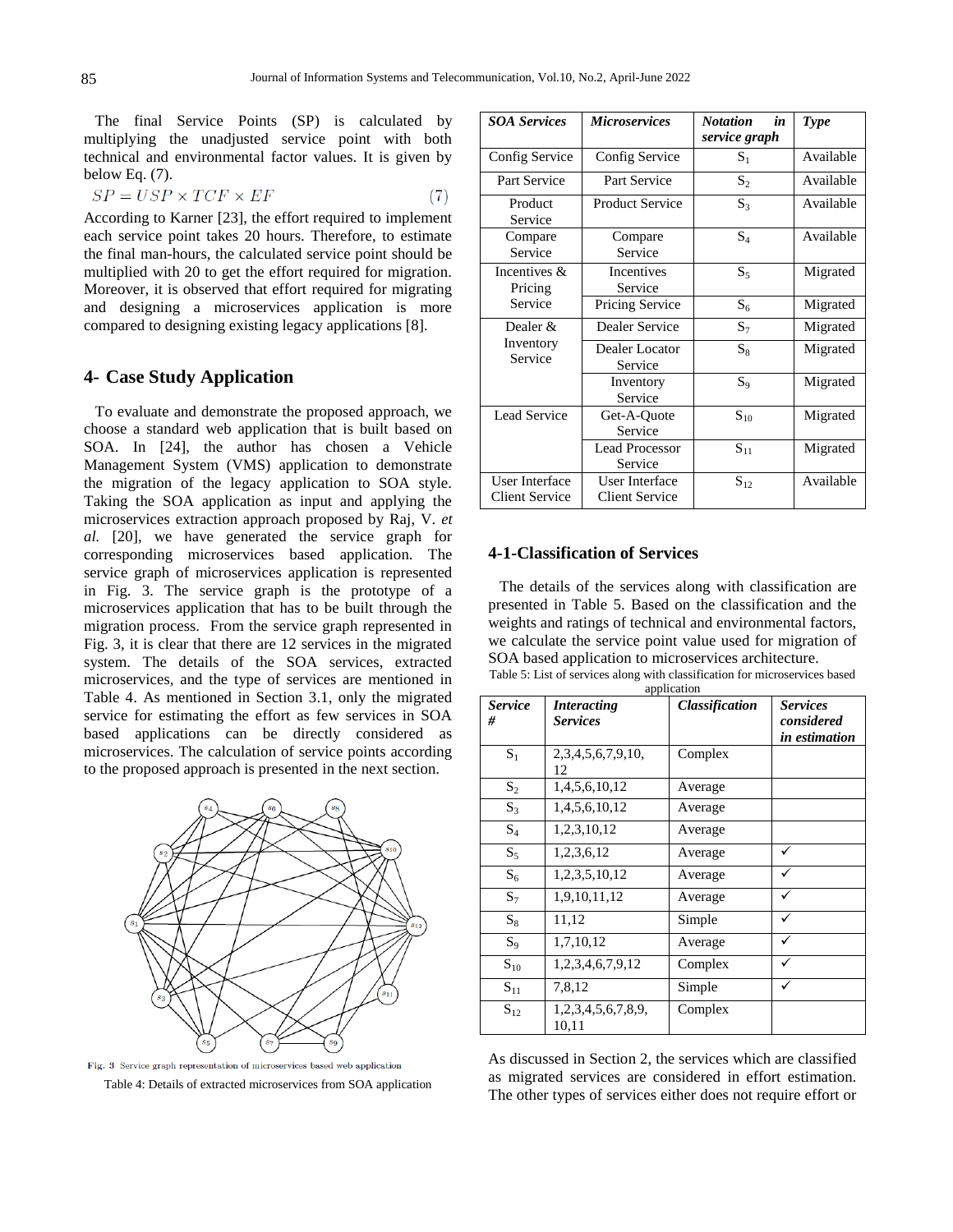not suitable in this migration process. Only the services with tick mark will be considered for effort estimation as they are migrated services.

## **4-2-Calculation of USP**

Unadjusted service point value is calculated by multiplying the number of services based on each classification and the weights assigned to each type. From the information from Table 5, there are 2 simple, 4 average and 1 complex services. Therefore, the value of USP is

$$
USP = (2 \times 5) + (4 \times 10) + (1 \times 15) = 10 + 40 + 15 = 65.
$$

## **4-3-Considering the Ratings of the Factors Collected Through Online survey**

## **4-3-1-Technical Complexity Factor**

First, we need to calculate the TFactor using the information from Table 2. TFactor value is calculated as given below

$$
TFactor = \sum_{i=1}^{13} TF_i \times W_i = 46.5
$$

Now, we calculate the TCF value.

$$
TCF = 0.6 + (0.01 \times TFactor) = 0.6 + (0.01 \times 46.5) = 1.065
$$

### **4-3-2-Environmental Factor**

Similarly, we calculate the EFactor using the information from Table 3 and then use this value of EFactor to calculate the EF value.

$$
EFactor = \sum_{i=1}^{6} EF_i \times W_i = 23.5
$$

Environmental Factor (EF) is calculated by the below equation

 $EF = 1.4 + (-0.03 \times EFactor) = 1.4 + (-0.03 \times 23.5) = 0.695$ 

#### **4-3-3-Final service point calculation**

The service point is given as the product of USP, TCF, and EF. It is calculated as below.

$$
SP = USP \times TCF \times EF = 65 \times 1.065 \times 0.695 = 48.11
$$

The total effort required for migrating the SOA based VMS application to microservices is calculated by multiplying the number of services points with 20 hours. Total estimated effort =  $48.11 * 20 \approx 962$  hours.

## **4-4-Considering the Default Value Suggested by Karner**

Karner suggests that if we cannot fill the values for the factors for any reason, we can use the default value as 3 for all the factors [23]. Considering this default value for all factors, we calculated the TCF, EF and service points values.

#### **4-4-1-Technical Complexity Factor**

$$
TFactor = \sum_{i=1}^{13} TF_i \times W_i = 42.
$$
  
 
$$
TCF = 0.6 + (0.01 \times TFactor) = 0.6 + (0.01 \times 42) = 1.02.
$$

## **4-4-2-Environmental Factor**

$$
EFactor = \sum_{i=1}^{8} EF_i \times W_i = 24.
$$

$$
EF = 1.4 + (-0.03 \times EFactor) = 1.4 + (-0.03 \times 23.5) = 0.68.
$$

## **4-4-3-Final service Point Calculation**

$$
SP = USP \times TCF \times EF = 65 \times 1.02 \times 0.68 = 45.1.
$$

Total estimated effort  $=45.1 * 20 \approx 902$  hrs.

## **4-5-Observation**

By considering the TCF, EF and SP values of both the calculations, the values are very close to each other. Hence, the ratings of factors collected by online survey can be used as reference for estimating the effort of other projects as well. Table 5: Comparison of values

| <b>Ratings</b>                     | <b>TCF</b> | EF    | <b>SP</b> |
|------------------------------------|------------|-------|-----------|
| Collected through online survey    | 1.065      | 0.695 | 48.1      |
| Considering Karner's default value | 1.02       | 0.68  | 45.1      |

# **5-Conclusion**

Effort estimation is an important software engineering activity which helps project managers and architects to effectively schedule the project. With the evolution of microservices, companies are migrating existing legacy applications to microservices architecture. In this paper, we propose a new technique which is recasted from the well known use case points technique to estimate the effort required for migration of SOA based applications to microservices architecture. We define a formal model called service graph which is the representation of any service based application. We have revised the technical and environmental factors as the existing factors are not compatible with the microservices architecture. We have conducted online survey to collect the ratings of each of these factors and used in the our effort estimation process. We have demonstrated the new technique through a case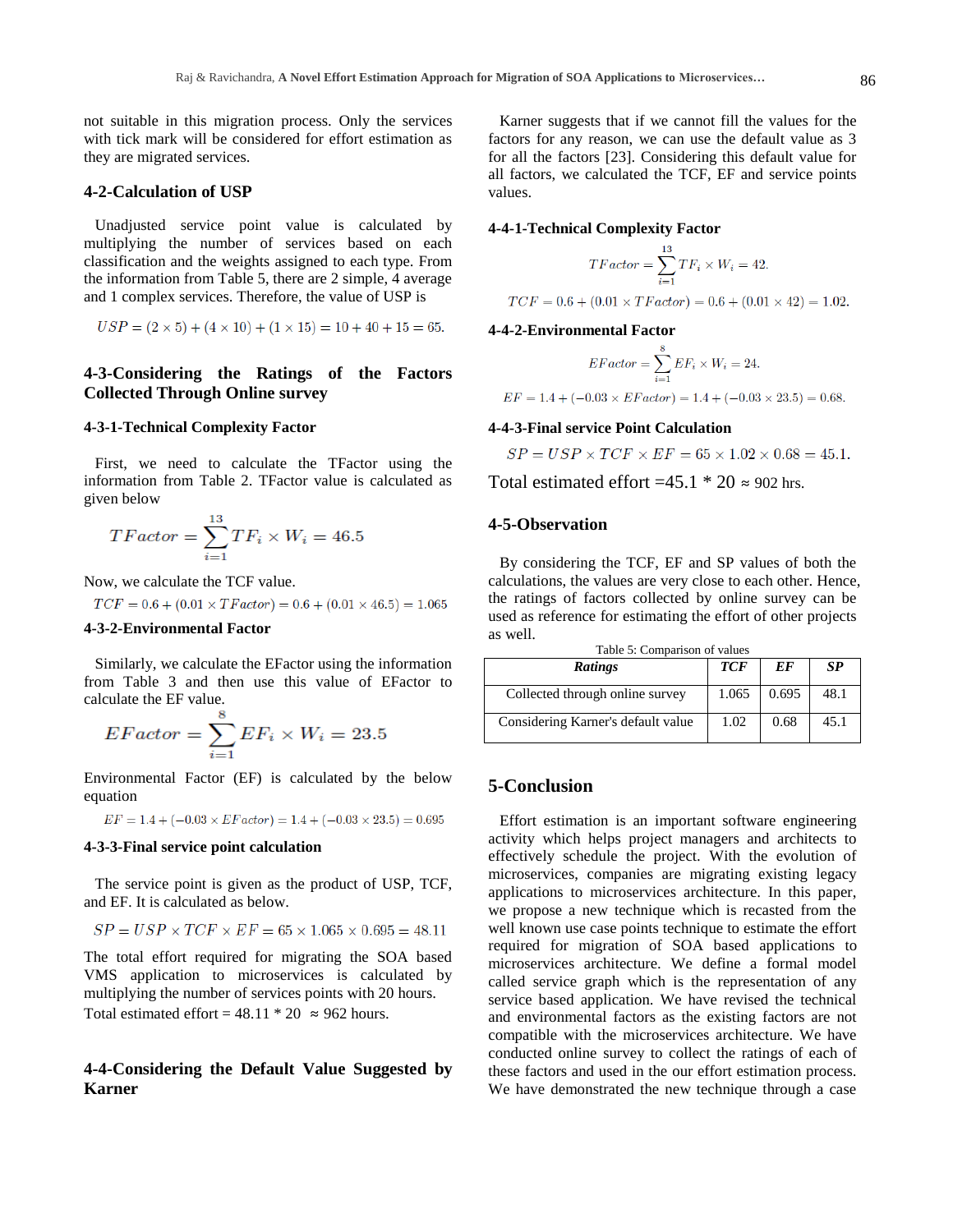study application and calculated the effort required for migration. We have compared the results with effort calculated by considering the default values for factors suggested by Karner.

However, this is the first attempt to estimate the effort required for migration of SOA based applications to microservices and hence, we could not compare it with existing techniques. This approach is applied only on a single case study application and in future we plan to evaluate the proposed technique on applications of different domains and large enterprise applications.

### **References**

- [1] Vinay Raj and R. Sadam, "Patterns for Migration of SOA Based Applications to Microservices Architecture," Journal of Web Engineering, Jul. 2021, doi: 10.13052/jwe1540-9589.2051.
- [2] J. Yin, H. Chen, S. Deng, Z. Wu, and C. Pu, "A Dependable ESB Framework for Service Integration," IEEE Internet Computing, vol. 13, no. 2, pp. 26–34, Mar. 2009, doi: 10.1109/mic.2009.26.
- [3] V. Raj and R. Sadam, "Evaluation of SOA-Based Web Services and Microservices Architecture Using Complexity Metrics," SN Computer Science, vol. 2, no. 5, Jul. 2021, doi: 10.1007/s42979-021-00767-6.
- [4] T. Cerny, M. J. Donahoo, and M. Trnka, "Contextual understanding of microservice architecture," ACM SIGAPP Applied Computing Review, vol. 17, no. 4, pp. 29–45, Jan. 2018, doi: 10.1145/3183628.3183631.
- [5] Z. Xiao, I. Wijegunaratne and X. Qiang, "Reflections on SOA and Microservices," 2016 4th International Conference on Enterprise Systems (ES), 2016, pp. 60-67, doi: 10.1109/ES.2016.14.
- [6] J. Thones, "Microservices," IEEE Software, vol. 32, no. 1, pp. 116–116, Jan. 2015, doi: 10.1109/ms.2015.11.
- [7] D. Taibi, V. Lenarduzzi, C. Pahl, and A. Janes, "Microservices in agile software development: a workshop-based study into issues, advantages, and disadvantages," in Proceedings of the XP2017 Scientific Workshops, 2017, pp. 1–5. [doi:](https://doi.org/10.1145/3120459.3120483)  [10.1145/3120459.3120483](https://doi.org/10.1145/3120459.3120483)
- [8] D. Taibi, V. Lenarduzzi, and C. Pahl, "Processes, Motivations, and Issues for Migrating to Microservices Architectures: An Empirical Investigation," IEEE Cloud Computing, vol. 4, no. 5, pp. 22–32, Sep. 2017, doi: 10.1109/mcc.2017.4250931.
- [9] J. Soldani, D. A. Tamburri, and W.-J. Van Den Heuvel, "The pains and gains of microservices: A Systematic grey literature review," Journal of Systems and Software, vol. 146, pp. 215– 232, Dec. 2018, doi: 10.1016/j.jss.2018.09.082.
- [10] X. Larrucea, I. Santamaria, R. Colomo-Palacios, and C. Ebert, "Microservices," IEEE Software, vol. 35, no. 3, pp. 96-100, May 2018, doi: 10.1109/ms.2018.2141030.
- [11] P. C. Pendharkar, G. H. Subramanian, and J. A. Rodger, "A probabilistic model for predicting software development effort," IEEE Transactions on Software Engineering, vol. 31, no. 7, pp. 615–624, Jul. 2005, doi: 10.1109/tse.2005.75.
- [12] G. H. Subramanian, P. C. Pendharkar, and M. Wallace, "An empirical study of the effect of complexity, platform, and program type on software development effort of business applications," Empirical Software Engineering, vol. 11, no. 4, pp. 541–553, Oct. 2006, doi: 10.1007/s10664-006-9023-3.
- [13] S. M. Satapathy, S. K. Rath, and B. P. Acharya, "Early stage software effort estimation using random forest technique based on use case points," IET Software, vol. 10, no. 1, pp. 10–17, Feb. 2016, doi: 10.1049/iet-sen.2014.0122.
- [14] S. M. Satapathy, B. P. Acharya, and S. K. Rath, "Early Stage" Software Effort Estimation using Random Forest Technique based on Optimized Class Point Approach", INFOCOMP Journal of Computer Science, vol. 13, no. 2, pp. 22–33, Dec. 2014.
- [15] M. R. Braz and S. R. Vergilio, "Software Effort Estimation Based on Use Cases," 30th Annual International Computer Software and Applications Conference (COMPSAC'06), 2006, pp. 221-228, doi: 10.1109/COMPSAC.2006.77.
- [16] S. Diev, "Use cases modeling and software estimation," ACM SIGSOFT Software Engineering Notes, vol. 31, no. 6, p. 1, Nov. 2006, doi: 10.1145/1218776.1218780.
- [17] P. Mohagheghi, B. Anda and R. Conradi, "Effort estimation of use cases for incremental large-scale software development," Proceedings. 27th International Conference on Software Engineering, 2005. ICSE 2005., 2005, pp. 303-311, doi: 10.1109/ICSE.2005.1553573.
- [18] G. Canfora, A. R. Fasolino, G. Frattolillo, and P. Tramontana, "A wrapping approach for migrating legacy system interactive functionalities to Service Oriented Architectures," Journal of Systems and Software, vol. 81, no. 4, pp. 463–480, Apr. 2008, doi: 10.1016/j.jss.2007.06.006.
- [19] Z. A. Siddiqui and K. Tyagi, "A critical review on effort estimation techniques for service-oriented-architecture-based applications," International Journal of Computers and Applications, vol. 38, no. 4, pp. 207–216, Oct. 2016, doi: 10.1080/1206212x.2016.1237132.
- [20] V. Raj and R. Sadam, "A Framework for Migration of SOA based Applications to Microservices Architecture," Journal of Computer Science and Technology, vol. 21, no. 2, p. e18, Oct. 2021, doi: 10.24215/16666038.21.e18.
- [21] E. A. Farrag, R. Moawad, and I. F. Imam, "An Approach for Effort Estimation of Service Oriented Architecture (SOA) Projects," Journal of Software, vol. 11, no. 1, pp. 44–63, 2016, doi: 10.17706/jsw.11.1.44-63.
- [22] A. Yanchuk, A. Ivanyukovich, and M. Marchese, "Towards a Mathematical Foundation for Service-Oriented Applications Design," Journal of Software, vol. 1, no. 1, Jul. 2006, doi: 10.4304/jsw.1.1.32-39.
- [23] G. Karner, "Resource estimation for objectory projects," Objective Systems SF AB, vol. 17, pp. 1–9, 1993.
- [24] P. Bhallamudi, S. Tilley and A. Sinha, "Migrating a Webbased application to a service-based system - an experience report," 2009 11th IEEE International Symposium on Web Systems Evolution, 2009, pp. 71-74, doi: 10.1109/WSE.2009.5630392.
- [25] F.S. Aliee, S. Oviesi. A way to improve Adaptive Maintenance in Enterprise Architecture. Journal of Information Systems and Telecommunication;8(1):1-4.2020;doi: 10.7508/jist.2020.01.001
- [26] V. Raj and S. Ravichandra, "Microservices: A perfect SOA based solution for Enterprise Applications compared to Web Services," 2018 3rd IEEE International Conference on Recent Trends in Electronics, Information & Communication Technology (RTEICT), 2018, pp. 1531-1536, doi: 10.1109/RTEICT42901.2018.9012140.